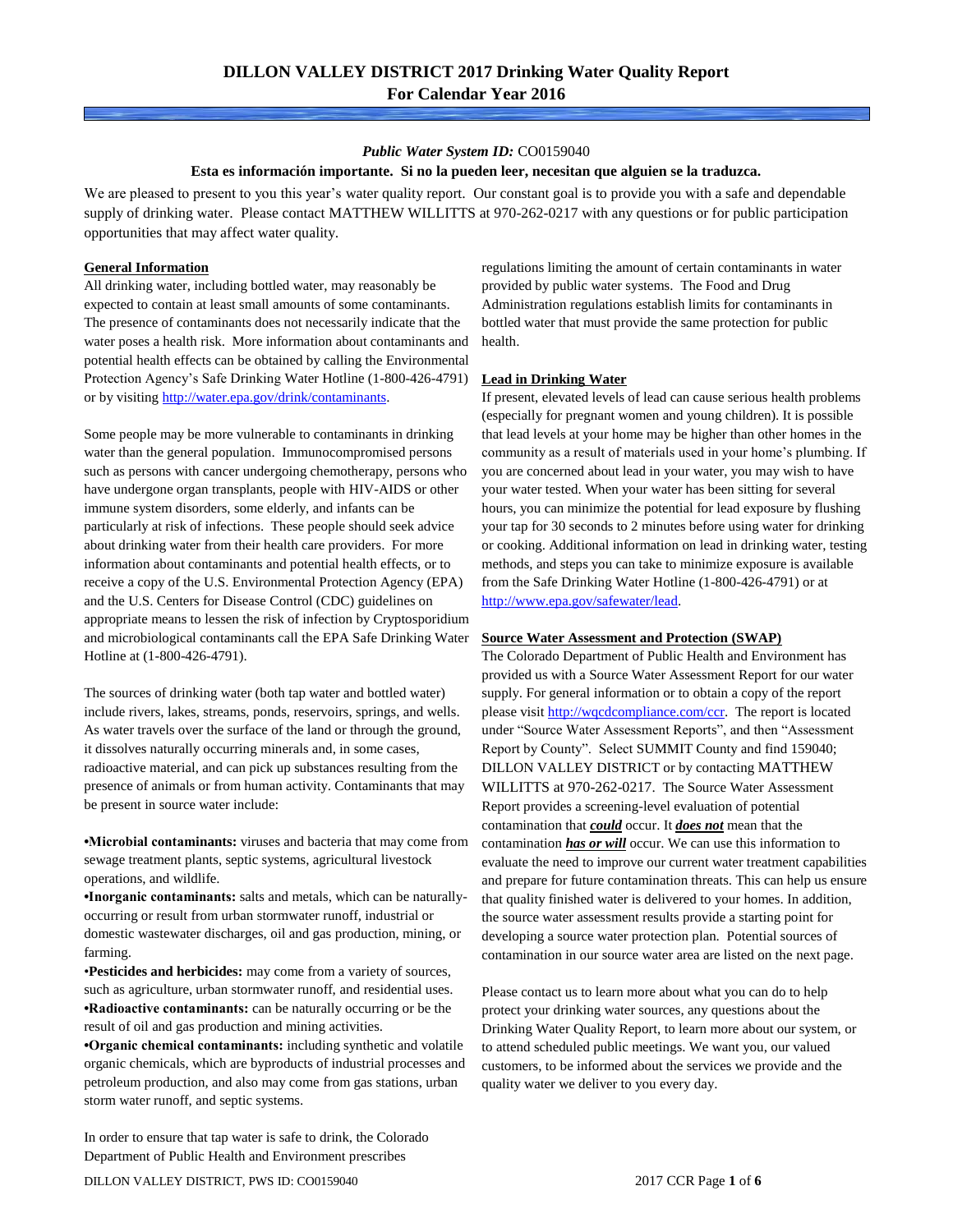# **Our Water Sources**

| <b>Source</b>         | <b>Source Type</b> | <b>Water Type</b> | <b>Potential Source(s) of Contamination</b> |
|-----------------------|--------------------|-------------------|---------------------------------------------|
| LASKY GULCH           | Intake             | Surface Water     |                                             |
| <b>STRAIGHT CREEK</b> | Intake             | Surface Water     |                                             |

# **Terms and Abbreviations**

- **Maximum Contaminant Level (MCL)** − The highest level of a contaminant allowed in drinking water.
- **Treatment Technique (TT)** − A required process intended to reduce the level of a contaminant in drinking water.
- **Health-Based** − A violation of either a MCL or TT.
- **Non-Health-Based** − A violation that is not a MCL or TT.
- **Action Level (AL)** − The concentration of a contaminant which, if exceeded, triggers treatment and other regulatory requirements.
- **Maximum Residual Disinfectant Level (MRDL)** − The highest level of a disinfectant allowed in drinking water. There is convincing evidence that addition of a disinfectant is necessary for control of microbial contaminants.
- **Maximum Contaminant Level Goal (MCLG)** − The level of a contaminant in drinking water below which there is no known or expected risk to health. MCLGs allow for a margin of safety.
- **Maximum Residual Disinfectant Level Goal (MRDLG)** − The level of a drinking water disinfectant, below which there is no known or expected risk to health. MRDLGs do not reflect the benefits of the use of disinfectants to control microbial contaminants.
- **Violation (No Abbreviation)** − Failure to meet a Colorado Primary Drinking Water Regulation.
- **Formal Enforcement Action (No Abbreviation)** − Escalated action taken by the State (due to the risk to public health, or number or severity of violations) to bring a non-compliant water system back into compliance.
- **Variance and Exemptions (V/E)** − Department permission not to meet a MCL or treatment technique under certain conditions.
- **Gross Alpha (No Abbreviation)** − Gross alpha particle activity compliance value. It includes radium-226, but excludes radon 222, and uranium.
- **Picocuries per liter (pCi/L)** − Measure of the radioactivity in water.
- **Nephelometric Turbidity Unit (NTU)** − Measure of the clarity or cloudiness of water. Turbidity in excess of 5 NTU is just noticeable to the typical person.
- **Compliance Value (No Abbreviation)** Single or calculated value used to determine if regulatory contaminant level (e.g. MCL) is met. Examples of calculated values are the 90<sup>th</sup> Percentile, Running Annual Average (RAA) and Locational Running Annual Average (LRAA).
- **Average (x-bar)** − Typical value.
- **Range (R)**  $-$  Lowest value to the highest value.
- **Sample Size (n)** − Number or count of values (i.e. number of water samples collected).
- **Parts per million = Milligrams per liter (ppm = mg/L)** − One part per million corresponds to one minute in two years or a single penny in \$10,000.
- **Parts per billion = Micrograms per liter (ppb = ug/L)** − One part per billion corresponds to one minute in 2,000 years, or a single penny in \$10,000,000.
- **Not Applicable**  $(N/A)$  Does not apply or not available.
- **Level 1 Assessment** A study of the water system to identify potential problems and determine (if possible) why total coliform bacteria have been found in our water system.
- **Level 2 Assessment** A very detailed study of the water system to identify potential problems and determine (if possible) why an E. coli MCL violation has occurred and/or why total coliform bacteria have been found in our water system on multiple occasions.

# **Detected Contaminants**

DILLON VALLEY DISTRICT routinely monitors for contaminants in your drinking water according to Federal and State laws. The following table(s) show all detections found in the period of January 1 to December 31, 2016 unless otherwise noted. The State of Colorado requires us to monitor for certain contaminants less than once per year because the concentrations of these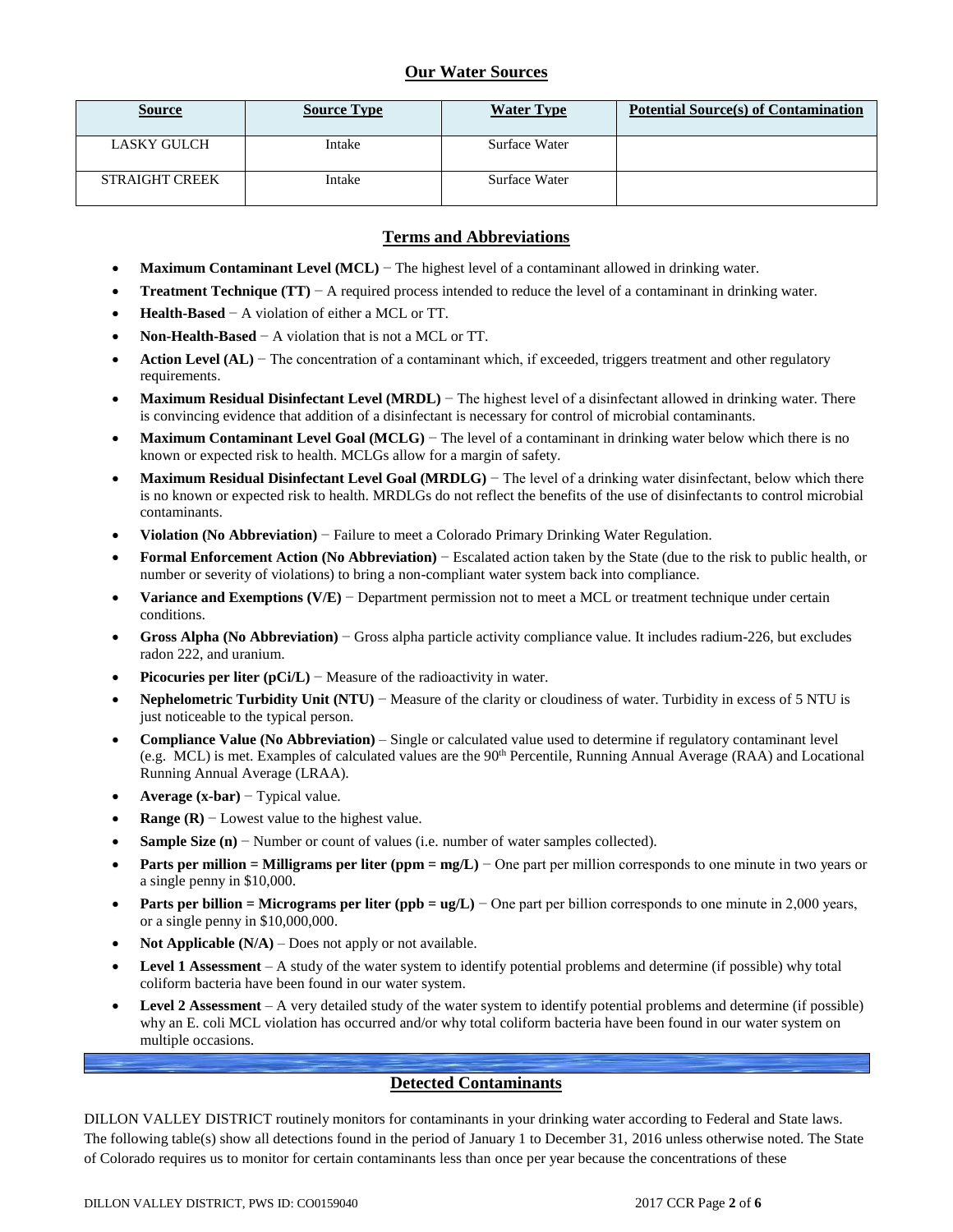contaminants are not expected to vary significantly from year to year, or the system is not considered vulnerable to this type of contamination. Therefore, some of our data, though representative, may be more than one year old. Violations and Formal Enforcement Actions, if any, are reported in the next section of this report.

**Note:** Only detected contaminants sampled within the last 5 years appear in this report. If no tables appear in this section then no contaminants were detected in the last round of monitoring.

|                    | Disinfectants Sampled in the Distribution System<br><b>TT Requirement:</b> At least 95% of samples per period (month or quarter) must be at least 0.2 ppm $OR$<br>If sample size is less than 40 no more than 1 sample is below 0.2 ppm<br><b>Typical Sources:</b> Water additive used to control microbes |                                            |                          |               |                  |             |  |  |  |  |  |  |  |  |  |
|--------------------|------------------------------------------------------------------------------------------------------------------------------------------------------------------------------------------------------------------------------------------------------------------------------------------------------------|--------------------------------------------|--------------------------|---------------|------------------|-------------|--|--|--|--|--|--|--|--|--|
| <b>Contaminant</b> | <b>Time Period</b>                                                                                                                                                                                                                                                                                         | <b>Results</b>                             | <b>Number of Samples</b> | <b>Sample</b> | TТ               | <b>MRDL</b> |  |  |  |  |  |  |  |  |  |
| <b>Name</b>        |                                                                                                                                                                                                                                                                                                            |                                            | <b>Below Level</b>       | <b>Size</b>   | <b>Violation</b> |             |  |  |  |  |  |  |  |  |  |
| Chlorine           | December, 2016                                                                                                                                                                                                                                                                                             | <b>Lowest period</b> percentage of samples | $\theta$                 | 3             | N <sub>0</sub>   | $4.0$ ppm   |  |  |  |  |  |  |  |  |  |
|                    |                                                                                                                                                                                                                                                                                                            | meeting TT requirement: 100%               |                          |               |                  |             |  |  |  |  |  |  |  |  |  |

|                            | Lead and Copper Sampled in the Distribution System |                                |                              |                                  |                                      |                                              |                                                           |                                                                               |  |  |  |
|----------------------------|----------------------------------------------------|--------------------------------|------------------------------|----------------------------------|--------------------------------------|----------------------------------------------|-----------------------------------------------------------|-------------------------------------------------------------------------------|--|--|--|
| Contaminant<br><b>Name</b> | <b>Time</b><br>Period                              | 90 <sup>th</sup><br>Percentile | <b>Sample</b><br><b>Size</b> | <b>Unit of</b><br><b>Measure</b> | 90 <sup>th</sup><br>Percentile<br>AL | <b>Sample</b><br><b>Sites</b><br>Above<br>AL | 90 <sup>th</sup><br>Percentile<br>AL<br><b>Exceedance</b> | <b>Typical Sources</b>                                                        |  |  |  |
| Copper                     | 09/03/2015<br>to<br>09/22/2015                     | 0.07                           | 10                           | ppm                              | $\overline{1.3}$                     | $\overline{0}$                               | N <sub>o</sub>                                            | Corrosion of<br>household plumbing<br>systems; Erosion of<br>natural deposits |  |  |  |
| Lead                       | 09/03/2015<br>to<br>09/19/2015                     | 2.9                            | 10                           | ppb                              | 15                                   | $\theta$                                     | No                                                        | Corrosion of<br>household plumbing<br>systems; Erosion of<br>natural deposits |  |  |  |
| Copper                     | 09/03/2015<br>to<br>09/19/2015                     | 0.07                           | 10                           | ppm                              | 1.3                                  | $\theta$                                     | N <sub>o</sub>                                            | Corrosion of<br>household plumbing<br>systems; Erosion of<br>natural deposits |  |  |  |
| Lead                       | 09/03/2015<br>to<br>09/22/2015                     | 2.9                            | 10                           | ppb                              | 15                                   | $\theta$                                     | N <sub>o</sub>                                            | Corrosion of<br>household plumbing<br>systems; Erosion of<br>natural deposits |  |  |  |

| Disinfection Byproducts Sampled in the Distribution System |      |         |                       |                              |                           |            |             |                                              |                                |                                  |
|------------------------------------------------------------|------|---------|-----------------------|------------------------------|---------------------------|------------|-------------|----------------------------------------------|--------------------------------|----------------------------------|
| <b>Name</b>                                                | Year | Average | Range<br>$Low - High$ | <b>Sample</b><br><b>Size</b> | Unit of<br><b>Measure</b> | <b>MCL</b> | <b>MCLG</b> | <b>Highest</b><br>Compliance<br><b>Value</b> | <b>MCL</b><br><b>Violation</b> | <b>Typical</b><br><b>Sources</b> |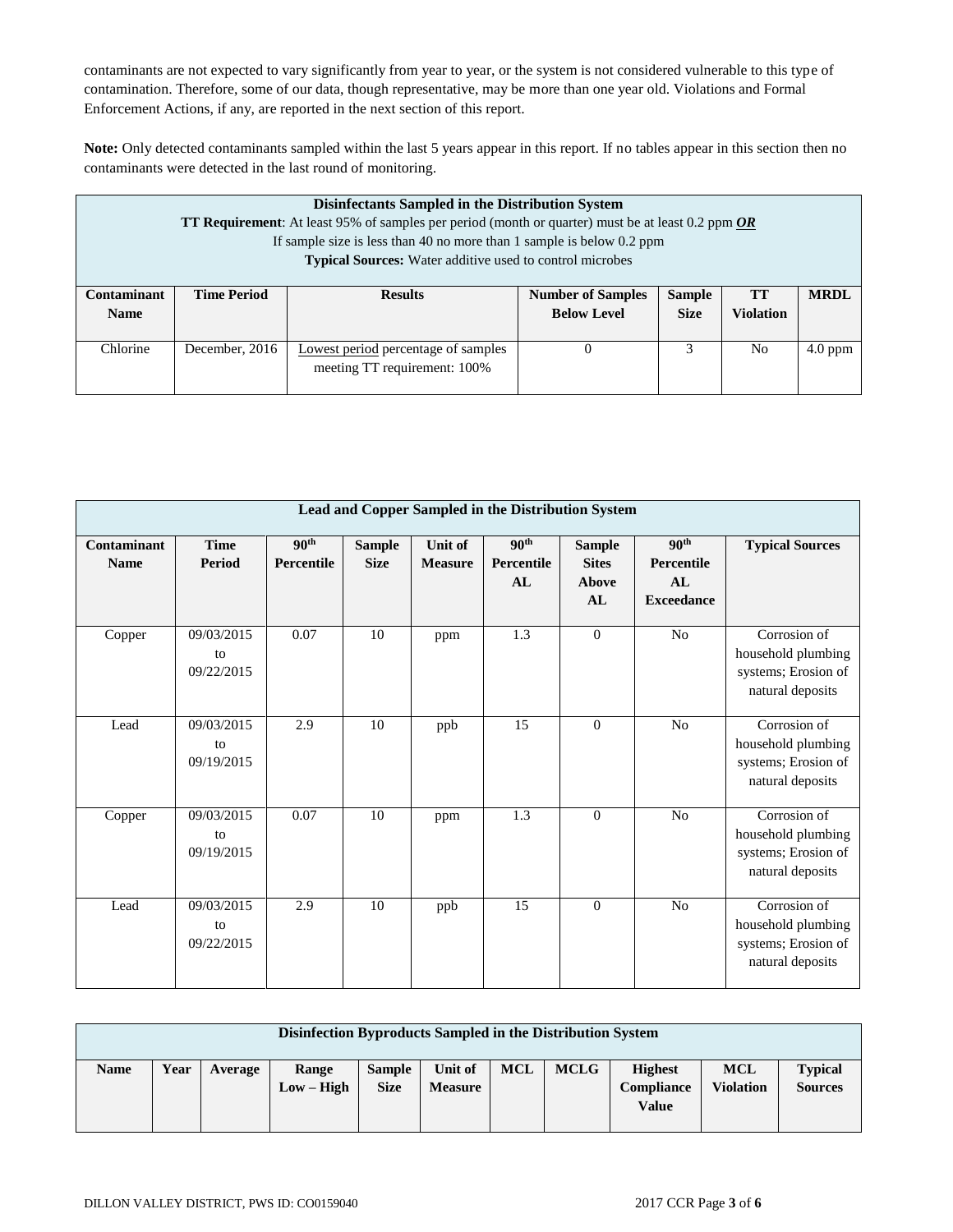|                                        | Disinfection Byproducts Sampled in the Distribution System |         |                       |                              |                                  |            |             |                                              |                                |                                                          |  |  |
|----------------------------------------|------------------------------------------------------------|---------|-----------------------|------------------------------|----------------------------------|------------|-------------|----------------------------------------------|--------------------------------|----------------------------------------------------------|--|--|
| <b>Name</b>                            | Year                                                       | Average | Range<br>$Low - High$ | <b>Sample</b><br><b>Size</b> | <b>Unit of</b><br><b>Measure</b> | <b>MCL</b> | <b>MCLG</b> | <b>Highest</b><br>Compliance<br><b>Value</b> | <b>MCL</b><br><b>Violation</b> | <b>Typical</b><br><b>Sources</b>                         |  |  |
| Total<br>Haloacetic<br>Acids<br>(HAA5) | 2016                                                       | 8.4     | 8.4 to 8.4            |                              | ppb                              | 60         | N/A         |                                              | N <sub>o</sub>                 | <b>Byproduct</b><br>of drinking<br>water<br>disinfection |  |  |
| Total<br>Trihalome<br>thanes<br>(TTHM) | 2016                                                       | 25.8    | 25.8 to 25.8          |                              | ppb                              | 80         | N/A         |                                              | No                             | <b>Byproduct</b><br>of drinking<br>water<br>disinfection |  |  |

| Disinfectants Sampled at the Entry Point to the Distribution System |      |                         |               |                                                                          |                  |                                            |  |  |  |  |  |
|---------------------------------------------------------------------|------|-------------------------|---------------|--------------------------------------------------------------------------|------------------|--------------------------------------------|--|--|--|--|--|
| <b>Contaminant Name</b>                                             | Year | Number of               | <b>Sample</b> | <b>TT/MRDL</b>                                                           | <b>TT/MRDL</b>   | <b>Typical Sources</b>                     |  |  |  |  |  |
|                                                                     |      | <b>Samples Above or</b> | <b>Size</b>   | Requirement                                                              | <b>Violation</b> |                                            |  |  |  |  |  |
|                                                                     |      | <b>Below Level</b>      |               |                                                                          |                  |                                            |  |  |  |  |  |
| Chlorine/Chloramine                                                 | 2016 |                         | 2194          | $TT = No$ more than 4<br>hours with a sample<br>below $0.3 \text{ MG/L}$ | N <sub>0</sub>   | Water additive used to<br>control microbes |  |  |  |  |  |

| Summary of Turbidity Sampled at the Entry Point to the Distribution System |                    |                                                                                               |                                                                              |                  |                |  |  |  |  |  |  |
|----------------------------------------------------------------------------|--------------------|-----------------------------------------------------------------------------------------------|------------------------------------------------------------------------------|------------------|----------------|--|--|--|--|--|--|
| <b>Contaminant</b>                                                         | <b>Sample</b>      | <b>TT</b>                                                                                     | <b>Typical</b>                                                               |                  |                |  |  |  |  |  |  |
| <b>Name</b>                                                                | Date               |                                                                                               |                                                                              | <b>Violation</b> | <b>Sources</b> |  |  |  |  |  |  |
| Turbidity                                                                  | Date/Month:<br>Apr | Highest single measurement:<br>$0.06$ NTU                                                     | Maximum 0.5 NTU for any single<br>measurement                                | N <sub>0</sub>   | Soil Runoff    |  |  |  |  |  |  |
| Turbidity                                                                  | Month:<br>Dec      | Lowest monthly percentage of<br>samples meeting TT requirement<br>for our technology: $100\%$ | In any month, at least 95% of<br>samples must be less than 0.1<br><b>NTU</b> | N <sub>0</sub>   | Soil Runoff    |  |  |  |  |  |  |

| Inorganic Contaminants Sampled at the Entry Point to the Distribution System |      |         |                       |                              |                           |            |             |                                |                                                    |  |
|------------------------------------------------------------------------------|------|---------|-----------------------|------------------------------|---------------------------|------------|-------------|--------------------------------|----------------------------------------------------|--|
| Contaminant<br><b>Name</b>                                                   | Year | Average | Range<br>$Low - High$ | <b>Sample</b><br><b>Size</b> | Unit of<br><b>Measure</b> | <b>MCL</b> | <b>MCLG</b> | <b>MCL</b><br><b>Violation</b> | <b>Typical Sources</b>                             |  |
| Barium                                                                       | 2016 | 0.02    | $0.02$ to $0.02$      |                              | ppm                       |            | 2           | No                             | Discharge of<br>drilling wastes;<br>discharge from |  |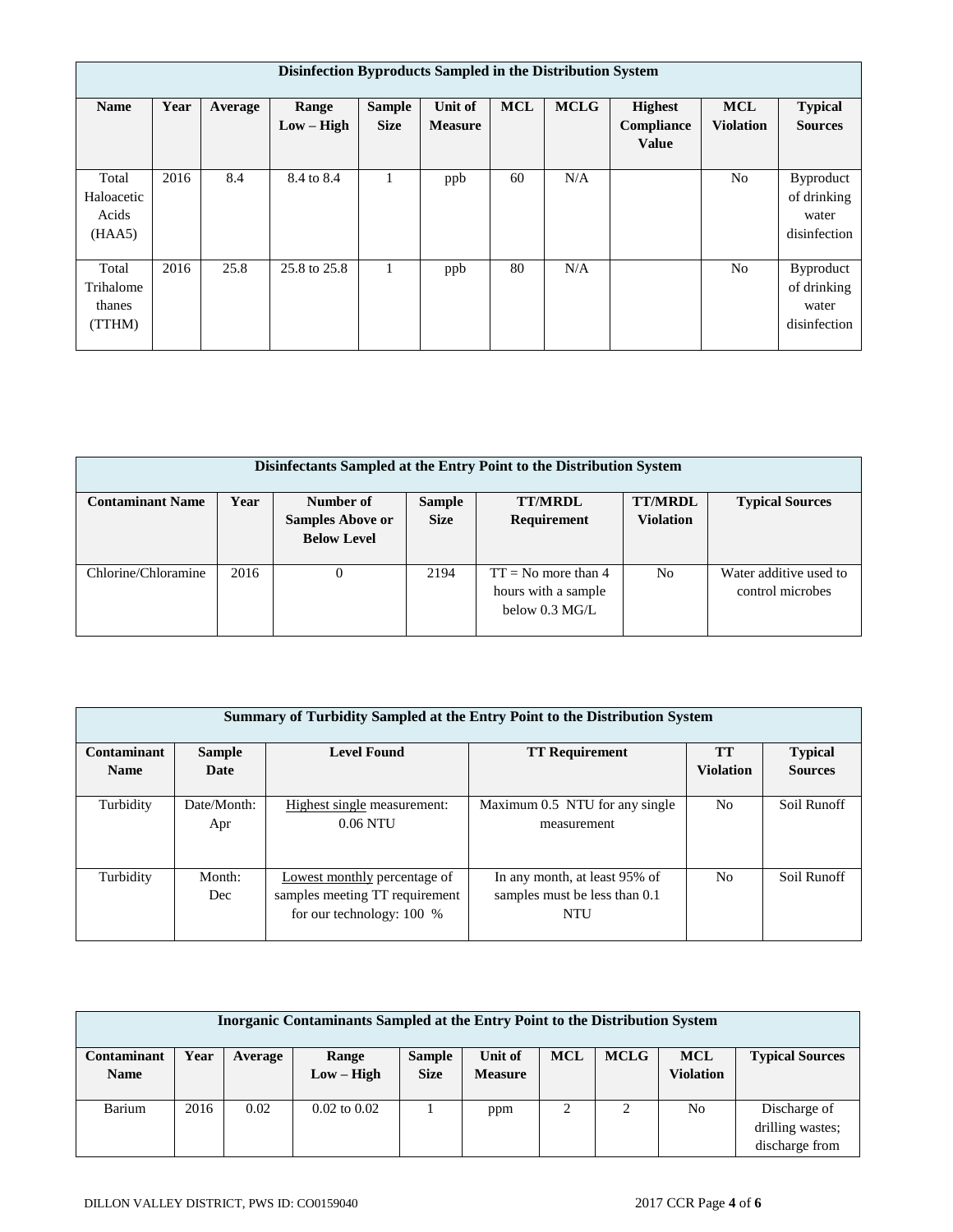| Inorganic Contaminants Sampled at the Entry Point to the Distribution System |      |         |                       |                              |                           |                |                |                                |                                                                                                                                                |  |
|------------------------------------------------------------------------------|------|---------|-----------------------|------------------------------|---------------------------|----------------|----------------|--------------------------------|------------------------------------------------------------------------------------------------------------------------------------------------|--|
| Contaminant<br><b>Name</b>                                                   | Year | Average | Range<br>$Low - High$ | <b>Sample</b><br><b>Size</b> | Unit of<br><b>Measure</b> | <b>MCL</b>     | <b>MCLG</b>    | <b>MCL</b><br><b>Violation</b> | <b>Typical Sources</b>                                                                                                                         |  |
|                                                                              |      |         |                       |                              |                           |                |                |                                | metal refineries;<br>erosion of natural<br>deposits                                                                                            |  |
| Fluoride                                                                     | 2016 | 0.17    | $0.17$ to $0.17$      | 1                            | ppm                       | $\overline{4}$ | $\overline{4}$ | N <sub>o</sub>                 | Erosion of natural<br>deposits; water<br>additive which<br>promotes strong<br>teeth; discharge<br>from fertilizer and<br>aluminum<br>factories |  |
| Nitrate                                                                      | 2016 | 0.03    | $0.03$ to $0.03$      | $\mathbf{1}$                 | ppm                       | 10             | 10             | No                             | Runoff from<br>fertilizer use;<br>leaching from<br>septic tanks,<br>sewage; erosion of<br>natural deposits                                     |  |

|                                                                                                                                                                                                                         | <b>Secondary Contaminants**</b>                                                                                                    |     |            |  |     |     |  |  |  |  |  |
|-------------------------------------------------------------------------------------------------------------------------------------------------------------------------------------------------------------------------|------------------------------------------------------------------------------------------------------------------------------------|-----|------------|--|-----|-----|--|--|--|--|--|
| **Secondary standards are non-enforceable guidelines for contaminants that may cause cosmetic effects (such as skin, or tooth<br>discoloration) or aesthetic effects (such as taste, odor, or color) in drinking water. |                                                                                                                                    |     |            |  |     |     |  |  |  |  |  |
| Contaminant<br><b>Name</b>                                                                                                                                                                                              | Unit of<br><b>Secondary Standard</b><br>Year<br><b>Sample</b><br>Range<br>Average<br>$Low - High$<br><b>Size</b><br><b>Measure</b> |     |            |  |     |     |  |  |  |  |  |
| Sodium                                                                                                                                                                                                                  | 2016                                                                                                                               | 7.8 | 7.8 to 7.8 |  | ppm | N/A |  |  |  |  |  |

### **Unregulated Contaminants\*\*\***

EPA has implemented the Unregulated Contaminant Monitoring Rule (UCMR) to collect data for contaminants that are suspected to be present in drinking water and do not have health-based standards set under the Safe Drinking Water Act. EPA uses the results of UCMR monitoring to learn about the occurrence of unregulated contaminants in drinking water and to decide whether or not these contaminants will be regulated in the future. We performed monitoring and reported the analytical results of the monitoring to EPA in accordance with its Third Unregulated Contaminant Monitoring Rule (UCMR3). Once EPA reviews the submitted results, the results are made available in the EPA's National Contaminant Occurrence Database (NCOD) [\(http://www.epa.gov/dwucmr/national-contaminant-occurrence](http://www.epa.gov/dwucmr/national-contaminant-occurrence-database-ncod)[database-ncod\)](http://www.epa.gov/dwucmr/national-contaminant-occurrence-database-ncod) Consumers can review UCMR results by accessing the NCOD. Contaminants that were detected during our UCMR3 sampling and the corresponding analytical results are provided below.

| <b>Contaminant Name</b> | Year | Average | Range<br>$Low - High$ | <b>Sample Size</b> | <b>Unit of Measure</b> |
|-------------------------|------|---------|-----------------------|--------------------|------------------------|
|                         |      |         |                       |                    |                        |